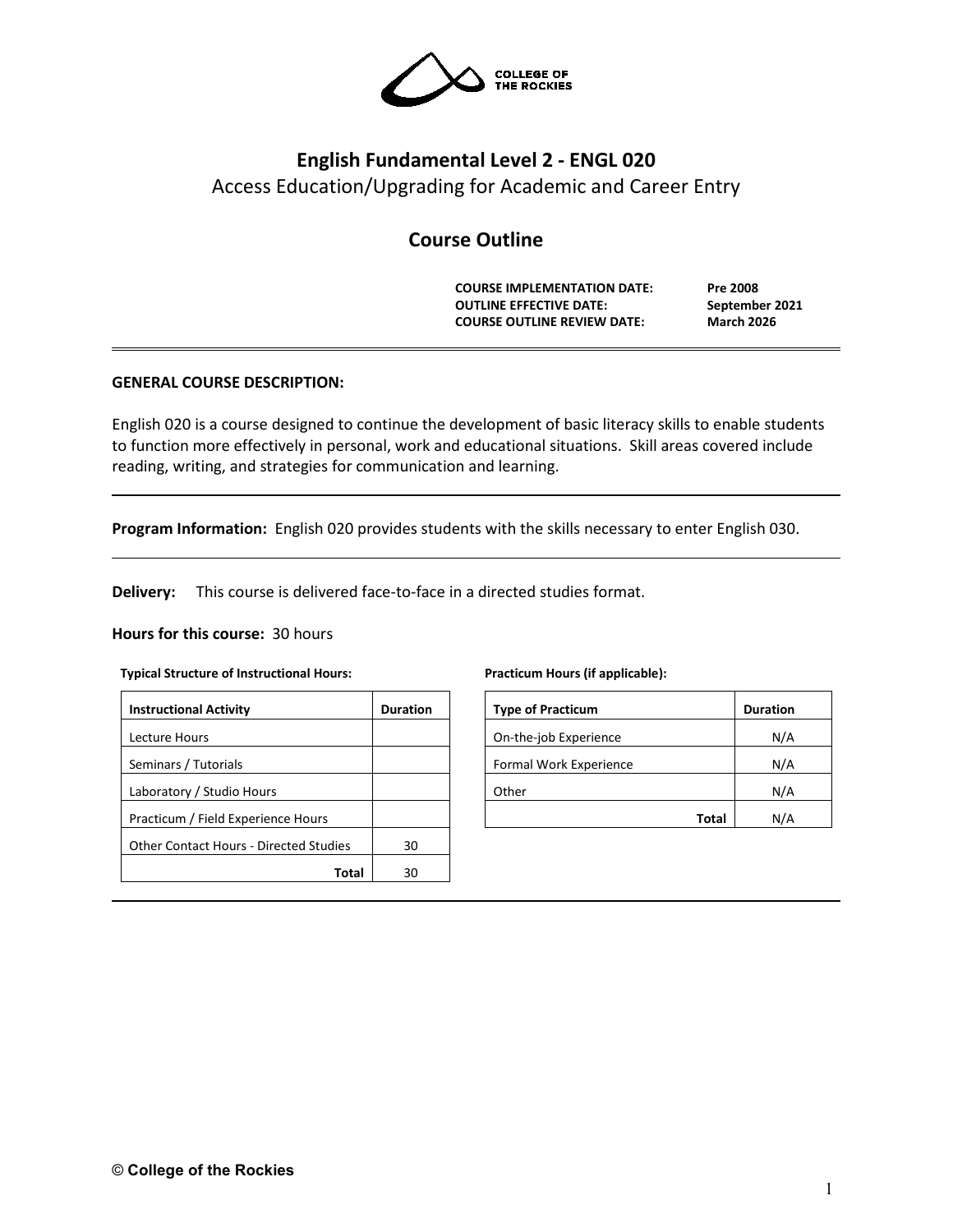Leanne Caillier-Smith, MEd

Signature

#### **APPROVAL SIGNATURES:**

Department Head Joy Brown E-mail: [jbrown3@cotr.bc.ca](mailto:jbrown3@cotr.bc.ca) Dean of Trades and Technology Dr. Jack Moes E-mail: [jmoes@cotr.bc.ca](mailto:jmoes@cotr.bc.ca)

Department Head Signature

Dean Signature

EDCO

Valid from: September 2021 – March 2026

Education Council Approval Date

### **COURSE PREREQUISITES AND TRANSFER CREDIT:**

**Prerequisites:** ENGLISH 010 or College of the Rockies assessment

**Corequisites:** None

### **Flexible Assessment (FA):**

Credit can be awarded for this course through FA  $\boxtimes$  Yes  $\Box$  No

Learners may request formal recognition for flexible assessment at the College of the Rockies through one or more of the following processes: External Evaluation, Worksite Assessment, Demonstration, Standardized Test, Self-assessment, Interview, Products/Portfolio, Challenge Exam. Contact an Education Advisor for more information.

**Transfer Credit:** For transfer information within British Columbia, Alberta and other institutions, please visit [http://www.cotr.bc.ca/Transfer.](http://www.cotr.bc.ca/Transfer)

> Students should also contact an academic advisor at the institution where they want transfer credit.

**Prior Course Number:** N/A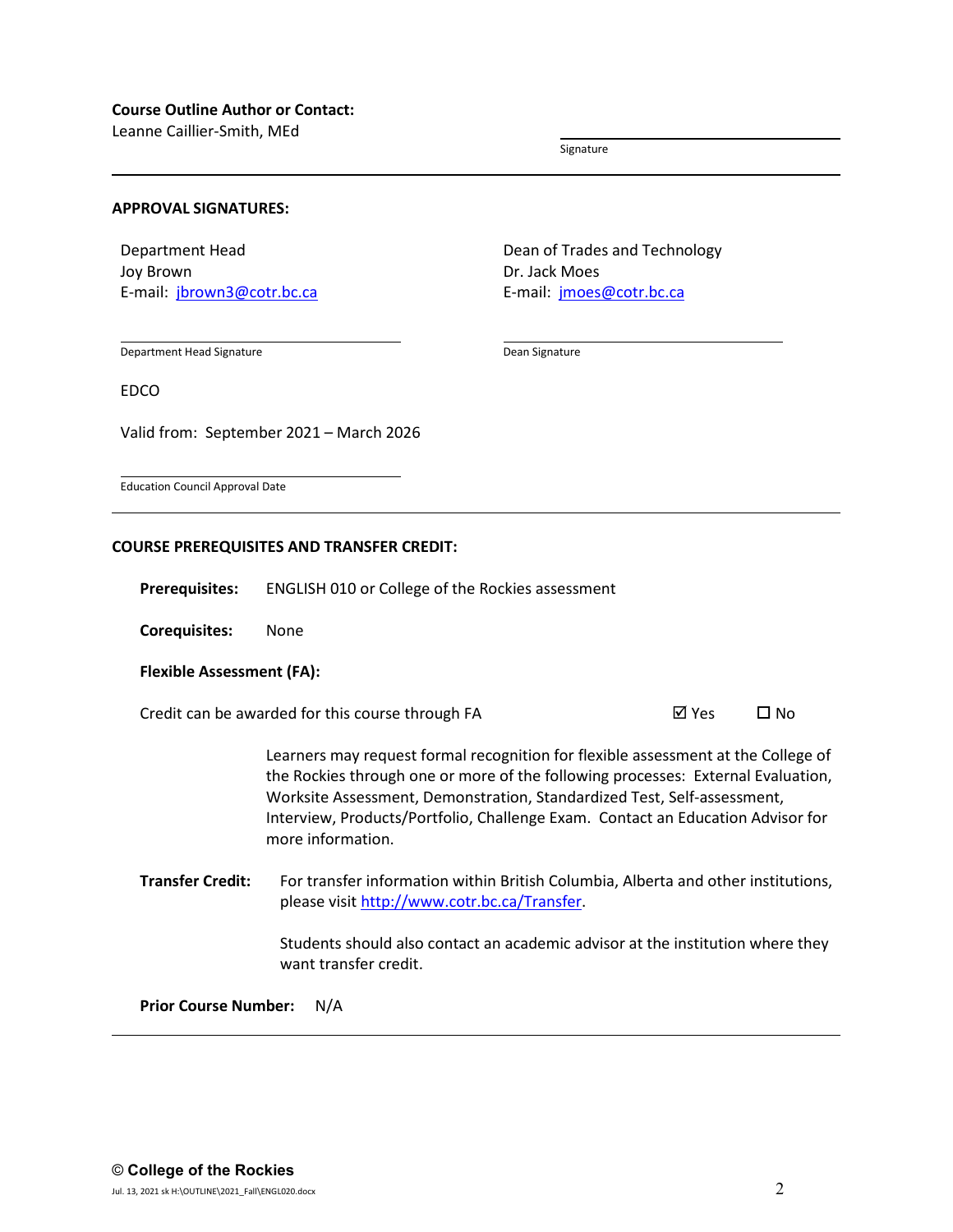# **Textbooks and Required Resources:**

Textbook selection varies by instructor and may change from year to year. At the Course Outline Effective Date the following textbooks were in use:

BC Reads: Adult Literacy Fundamental English - Course Pack 2 BC Reads: Adult Literacy Fundamental English - Reader 2 Author(s): Shantel Ivits, Vancouver Community College

*Please see the instructor's syllabus or check COTR's online text calculator <http://go.cotr.bc.ca/tuition/tCalc.asp> for a complete list of the currently required textbooks.*

# **LEARNING OUTCOMES:**

Upon the successful completion of this course, students will be able to

# **Reading:**

| <b>Learning Outcome</b>                                                                                                                   | <b>Skills</b>                                                                                                                                                 |
|-------------------------------------------------------------------------------------------------------------------------------------------|---------------------------------------------------------------------------------------------------------------------------------------------------------------|
| Students will be able to                                                                                                                  | By achieving this broader outcome, students<br>will demonstrate that they can also                                                                            |
| 1. read and follow directions written in simple<br>sentences using 2 formats (e.g. geographical,<br>practical)                            | identify parts of speech and end<br>$\bullet$<br>punctuation in simple sentences)<br>read 200-300 sight words                                                 |
| 2. read $5 - 7$ sentence paragraphs containing<br>familiar topics and vocabulary, and supported<br>with visual clues (e.g. illustrations) | employ pre-reading skills to enhance<br>understanding (e.g. KWL, prediction)<br>use context clues to find meaning<br>$\bullet$<br>use phonics to decode words |

### **Writing:**

| <b>Learning Outcome</b><br>Students will be able to                           | <b>Skills</b><br>In achieving this broader outcome, students<br>will demonstrate that they can also $\dots$                                                                   |
|-------------------------------------------------------------------------------|-------------------------------------------------------------------------------------------------------------------------------------------------------------------------------|
| 1. write five complete simple sentences                                       | participate in brainstorming to generate<br>$\bullet$<br>ideas for writing<br>use assigned vocabulary in sentence<br>$\bullet$<br>writing<br>use end punctuation<br>$\bullet$ |
| 2. write two messages of one to three sentences •<br>(to a familiar audience) | use capital and proper nouns<br>write 75-100 sight words<br>٠<br>write CVC words<br>write CVC words that end in silent e                                                      |

For a complete list of the articulation learning outcomes of this course, please refer to the Adult Basic Education in British Columbia's Public Post-Secondary institutions: A Guide to Upgrading in BC's post secondary institutions : [An Articulation Handbook 2020/2021](https://www.bctransferguide.ca/docs/ABE2020.pdf) (bctransferguide.ca).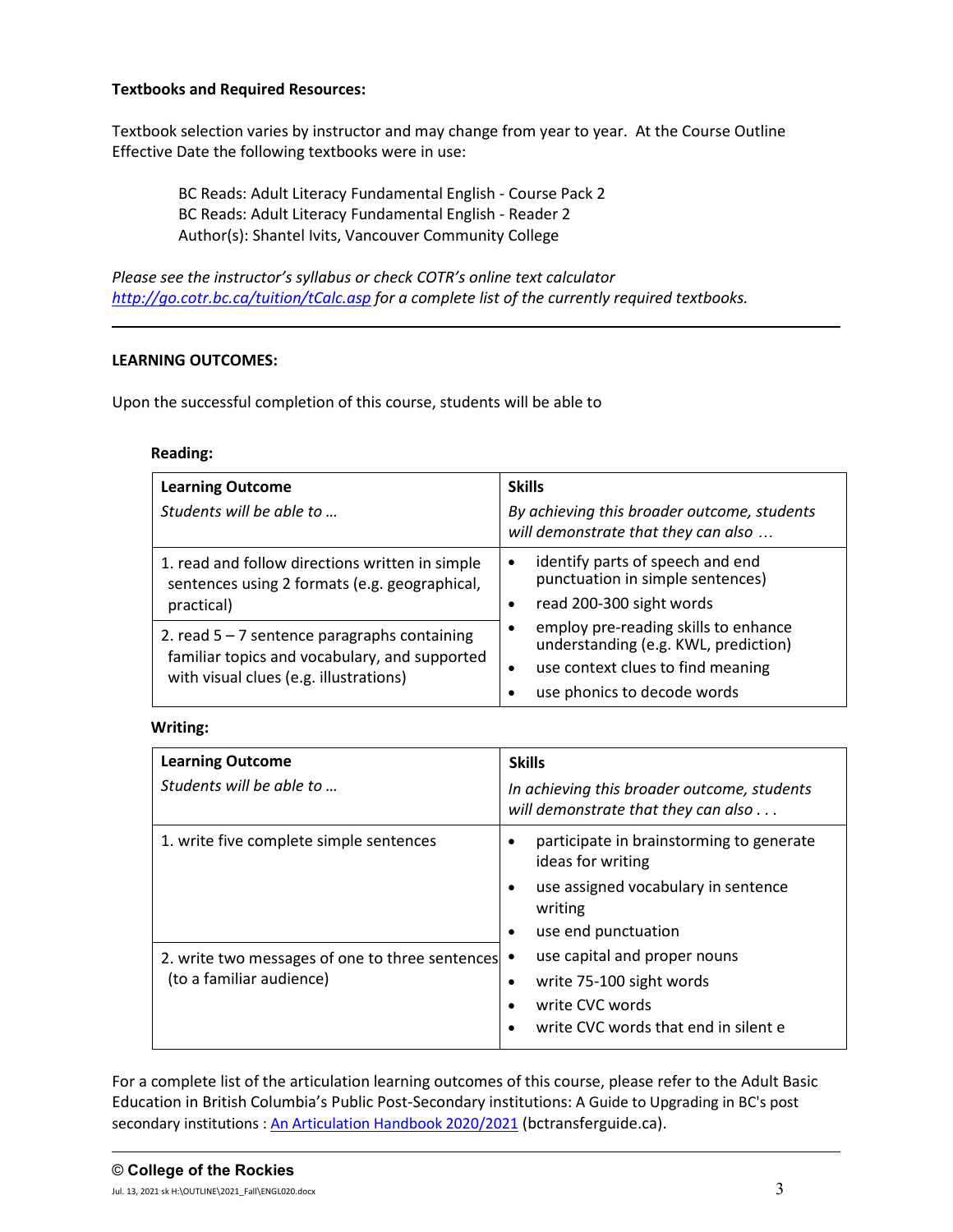# **COURSE TOPICS:**

Decoding

• Word attack strategies and phonics

Reading and Comprehension

- Sight word vocabulary (150 300 words)
- Main idea, important details
- $\bullet$  5 W's
- Fact/opinion
- Applied reading (labels, maps, packages)

# Writing

- Mechanics and spelling
- Sentence punctuation
- Sentence/sentence fragments
- Subject/predicate
- Singular/plural
- Nouns/possessives

# Writing

- Composition and content
- Sentences/paragraphs/personal letters/stories
- Homonyms/compound words
- Present/past/future tenses

Personal Learning

- Goal setting
- Time management
- Communication and co-operative learning

*See instructor's syllabus for the detailed outline of weekly readings, activities and assignments.* 

# **EVALUATION AND ASSESSMENT:**

# **Assessments**

To progress in this course students must demonstrate a satisfactory level of achievement in reading, writing and strategies for learning activities.

*Please see the instructor's syllabus for specific classroom policies related to this course, such as details of evaluation, penalties for late assignments, and use of electronic aids.*